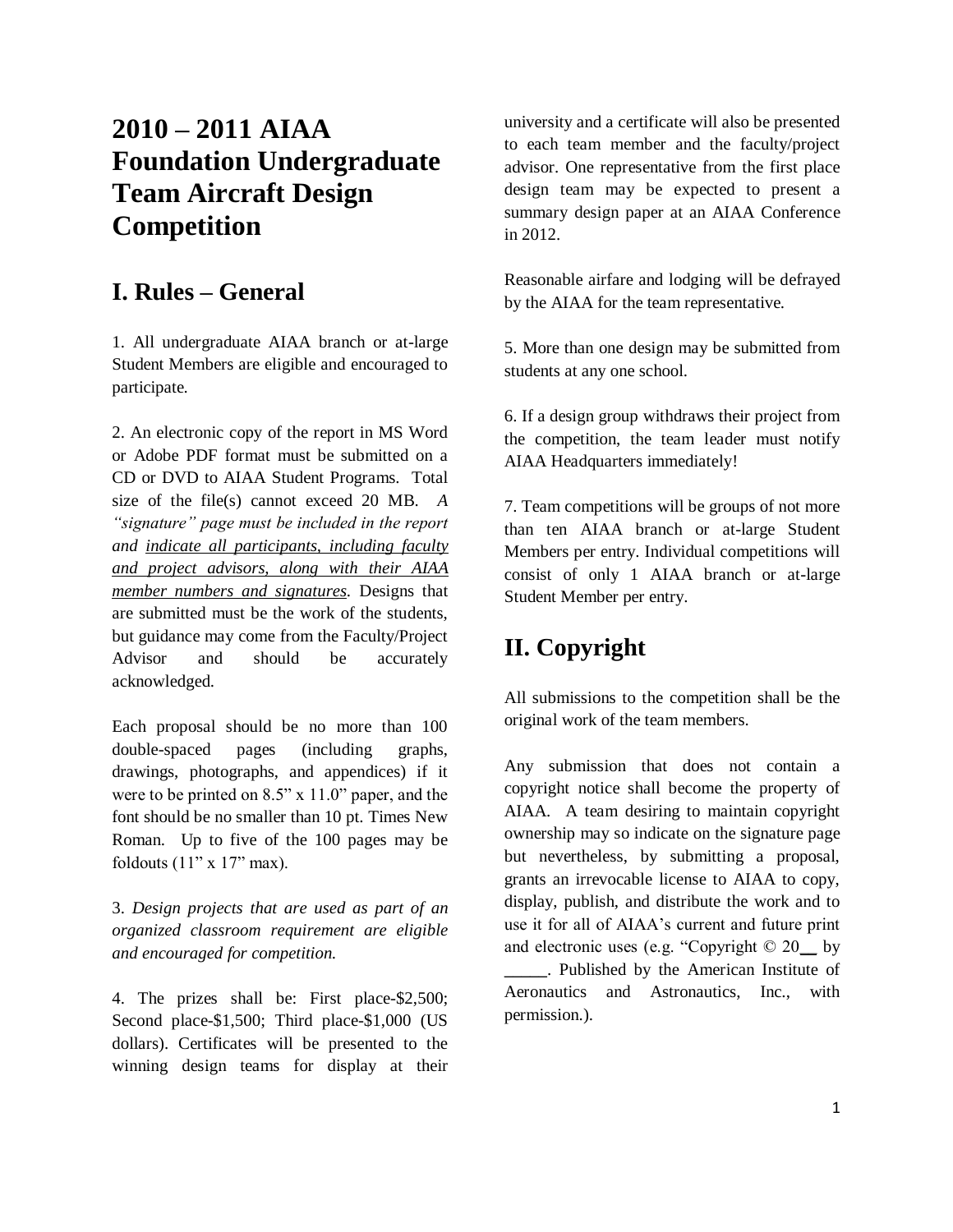Any submission purporting to limit or deny AIAA licensure (or copyright) will not be eligible for prizes.

# **III. Schedule and Activity Sequences**

Significant activities, dates, and addresses for submission of proposal and related materials are as follows:

- A. **Letter of Intent** 11 March 2011
- B. **Proposal delivered to AIAA Headquarters** — 10 June 2011
- C. **Announcement of Winners** August 2011

Groups intending to submit a proposal must submit a Letter of Intent (Item A), with a maximum length of one page to be received with the attached form on or before the date specified above, at the following address or email [\(rachela@aiaa.org\)](mailto:rachela@aiaa.org):

AIAA Student Programs 1801 Alexander Bell Drive, Suite 500 Reston, VA 20191-4344

The Letter of Intent should contain the names of participants, project title, name(s) of faculty/project advisor(s), and contact information for the team leader and project/faculty advisor(s).

## **IV. Proposal Requirements**

The technical proposal is the most important factor in the award of a contract. It should be specific and complete. While it is realized that all of the technical factors cannot be included in advance, the following should be included and keyed accordingly:

1. Demonstrate a thorough understanding of the Request for Proposal (RFP) requirements.

2. Describe the proposed technical approaches to comply with each of the requirements specified in the RFP, including phasing of tasks. Legibility, clarity, and completeness of the technical approach are primary factors in evaluation of the proposals.

3. Particular emphasis should be directed at identification of critical, technical problem areas. Descriptions, sketches, drawings, systems analysis, method of attack, and discussions of new techniques should be presented in sufficient detail to permit engineering evaluation of the proposal. Exceptions to proposed technical requirements should be identified and explained.

4. Include tradeoff studies performed to arrive at the final design.

5. Provide a description of automated design tools used to develop the design.

## **V. Basis For Judging**

### *1. Technical Content (35 points)*

This concerns the correctness of theory, validity of reasoning used, apparent understanding and grasp of the subject, etc. Are all major factors considered and a reasonably accurate evaluation of these factors presented?

### *2. Organization and Presentation (20 points)*

The description of the design as an instrument of communication is a strong factor on judging. Organization of written design, clarity, and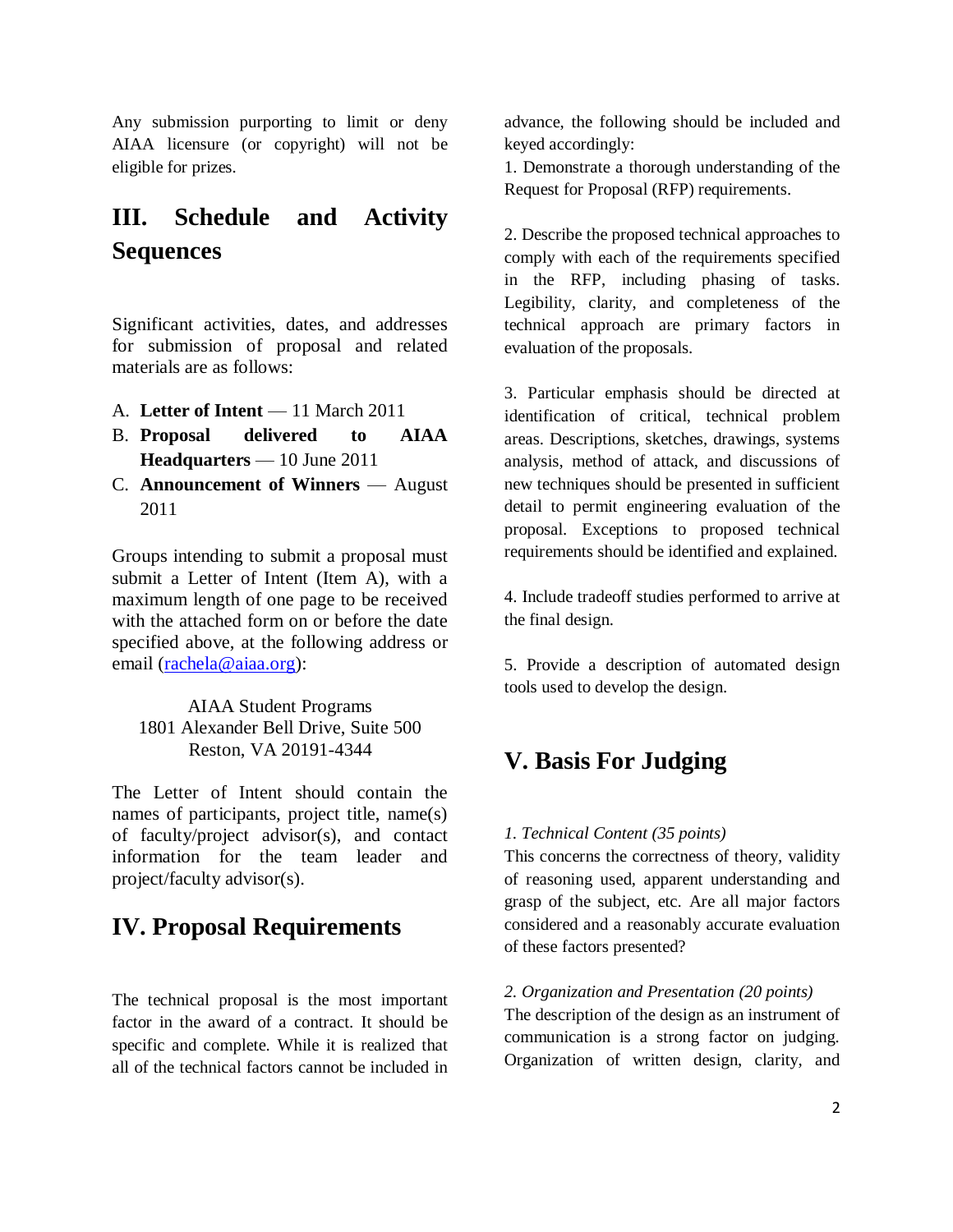inclusion of pertinent information are major factors.

#### *3. Originality (20 points)*

The design proposal should avoid standard textbook information, and should show the independence of thinking or a fresh approach to the project. Does the method and treatment of the problem show imagination? Does the method show an adaptation or creation of automated design tools.

### *4. Practical Application and Feasibility (25 points)*

The proposal should present conclusions or recommendations that are feasible and practical, and not merely lead the evaluators into further difficult or insolvable problems.

## **VI. REQUEST FOR PROPOSAL**

#### **Ultra Heavy Lift Hybrid Air Vehicle (HAV)**

#### **Background:**

There is a need to offer commercial and military cargo transportation systems with another option for moving large volumes and/or weights of cargo long distances. Today, two options exist; fast but expensive aircraft and slow but inexpensive ships. The new option, hybrid air vehicle, would fit between aircraft and ships both in speed and cost. A hybrid air vehicle combines the advantages of aerodynamic lift from the lifting body hull shape (like an airplane) and the efficiencies of lighter-than-air derived from the buoyancy of the helium-filled envelope (like an airship or blimp). Approximately forty percent of the hybrid air

vehicle's lift is generated from the aerodynamics and sixty percent from helium buoyancy. When fully loaded, the air vehicle is heavier than air and operates much like an airplane. The air vehicle integrates an air cushion landing system (ACLS) (like a hovercraft) instead of conventional aircraft landing gear. This enables the air vehicle to land and takeoff from virtually any reasonable flat surface. Reversing the ACLS engines on landing creates suction to a solid surface facilitating loading and unloading and eliminates the need for ground handling crews or elaborate tie downs in the lighter-than-air mode when the air vehicle is empty of payload and fuel. The hybrid air vehicle is capable of landing and taking off with large heavy payloads from anywhere, whether it is from remote fields, deserts, marshes, harbors, waterways, even covered with snow or ice. Thus it does not require the support of an airport. Commercial cargo carriers, like FEDEX and UPS, would be able to transport goods across the Pacific Ocean in less than two days or could remain on station with reduced payload for up to eight days using conventional fuel. The military would be able to transport massive amounts of equipment to worldwide battle zones in two to four days. In flight refueling from tanker versions of the hybrid air vehicle would permit non-stop delivery of cargo to almost any spot around the globe. The very large volume of the heliumfilled envelope produces enormous surface areas for integration of solar cells. Since size is greatly increased over aircraft, the options for alternate fuels that require greater volumes are practically limitless.

### **Project Objectives:**

This RFP is for a future (2020) hybrid air vehicle design that incorporates new aircraft, airship and hovercraft technologies. Two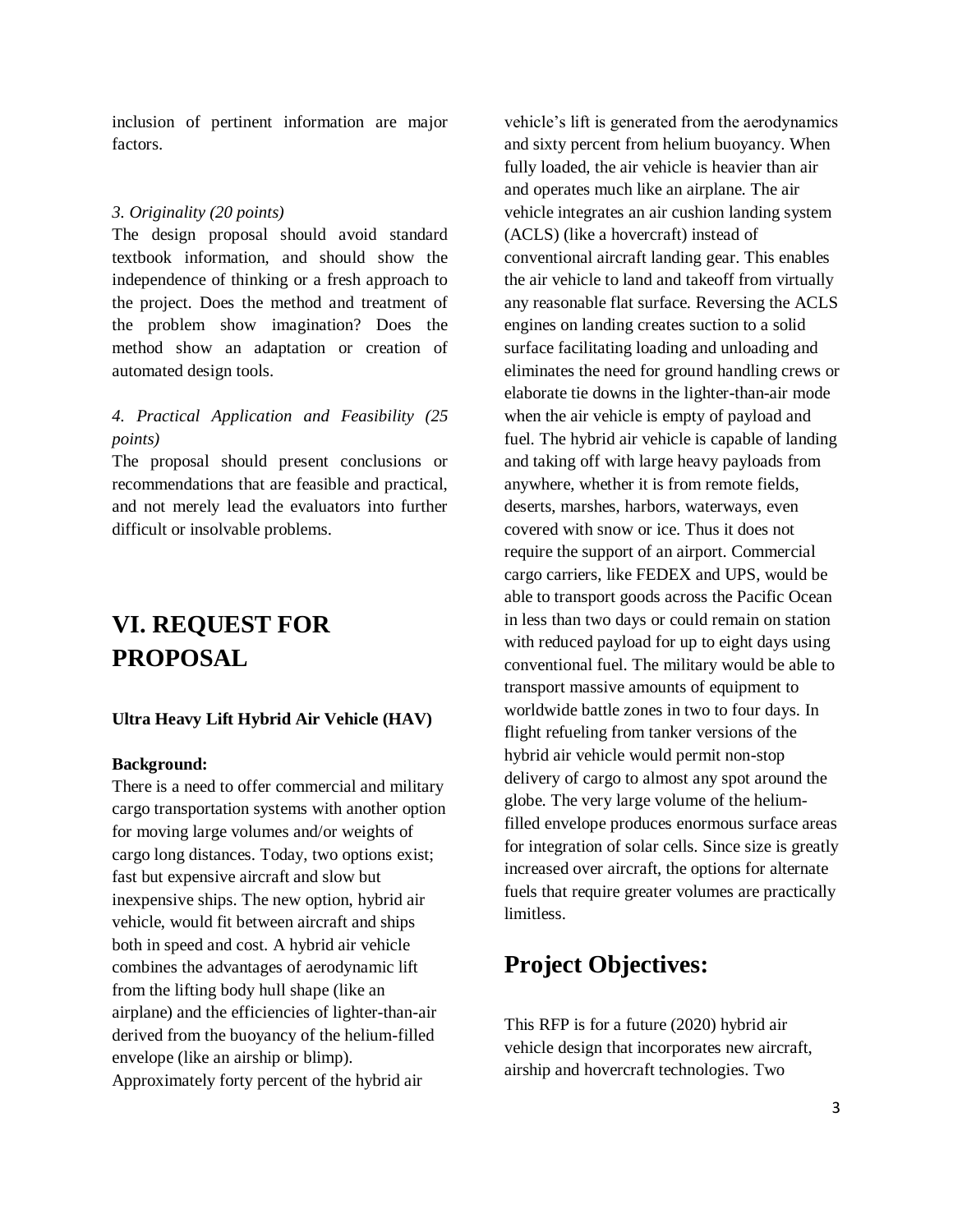concepts of operation will be used to evaluate the resulting design. (1) A commercial delivery of 96 twenty-foot equivalent units (TEU's) intermodal containers from Tokyo, Japan to Los Angeles, California. (2) A military delivery of 9 M1A1 Abrams tanks, from Ft. Lewis, WA to Pusan, S. Korea. The evaluation figure of merit in both scenarios is dollars per pound delivered between the stated destinations.

### **General Requirements:**

The general requirements for this hybrid air vehicle are as follows: Maximum Payload Weight: 1,200,000 Pounds Cargo Bay Volume: >165,000 ft3 Cargo Load Outs: -96 TEU's -9 M1A2 Abrams Main Battle Tanks -6 AH-64D Apache Longbow Helicopters -60 463L Pallets -1000 Passengers/Paratroops -300 Medical Litters Maximum Unrefueled Range (no winds): 6000 nm Maximum Refueled Range (no winds): 10,000 nm Initial Cruise Altitude: 4000 ft Maximum Cruise Altitude: 9000 ft Nominal Cruise Speed: 90 KEAS Maximum Cruise Speed: 110 KEAS Temperature: ISA Takeoff Distance (35 ft obstacle)(no winds): 6700 ft Maximum design vertical descent rate: 5 ft/sec Cargo Bay Floor:  $<$  5 ft above ground Crew: 3 pilots, 3 co-pilots, 1 loadmaster

The landing system shall provide a parking mode suitable for safe vehicle parking in variable winds up to 30 kts, and head-on winds up to 50 kts.

For emergencies, the ballonets shall be sized to permit short-duration flight up to 12,000 ft without venting helium.

Maximum allowable useful load= Maximum payload+ Maximum fuel load

The vehicle shall be capable of landing, taxing, and taking off at a maximum allowable useful load on any sufficiently large body of fresh or salt water for sea state 3 or less.

The vehicle shall be capable of amphibious operations on beach grades up to 5 degrees slope.

The cargo floor shall be designed to support a loading of at least 500 psf.

In addition to the seats on the flight deck, the vehicle shall provide living accommodations for two flight crews for up to 8 days. Provisions shall include, as a minimum, bunks, galley, restroom, and storage space for personal belongings.

It is expected that large antennas for radar and/or communications may be mounted inside the helium envelope of some vehicles.

### **Supporting Data:**

The technical proposal must convincingly demonstrate that the design can satisfy both the commercial and military missions stated in the project objectives. The proposal should satisfy the following tasks to show how the design would be developed.

- 1. Justify the final design and describe the technologies, engine selection and technical approach used to meet the mission requirements
- 2. Include a dimensioned 3-view general arrangement drawing
- 3. Include an inboard profile showing the internal helium envelope, crew quarters and cargo bay arrangements
- 4. Show criteria used to select distribution of total lift between aerodynamics, thrust vectoring, and helium buoyancy
- 5. Include an illustrated description of the primary load bearing structures and state rationale for material selection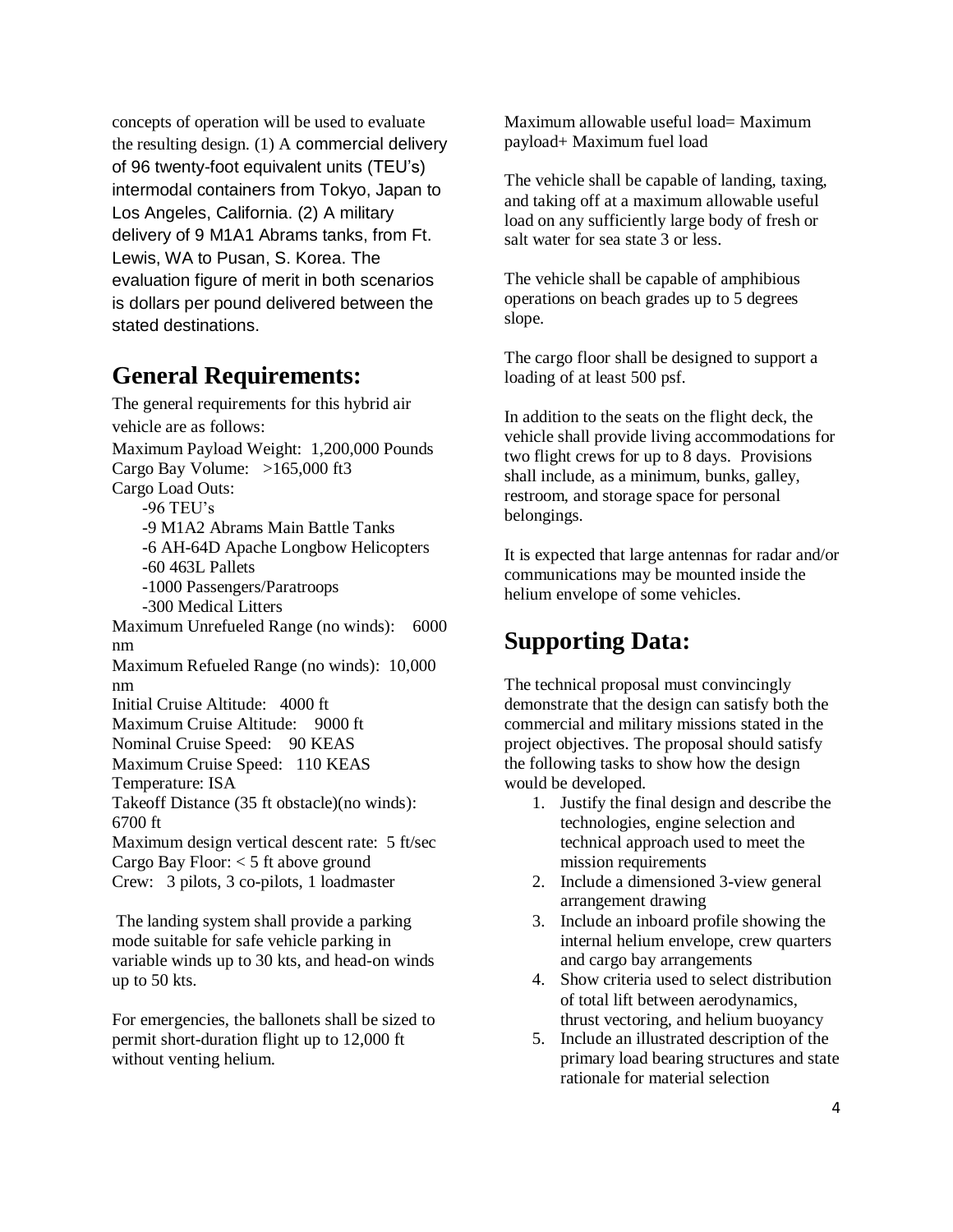- 6. Show an estimated drag build-up and drag polar for the cruise configuration, the take-off configuration and the landing configuration
- 7. Show a weight breakdown of the major components and systems and center of gravity travel
- 8. Provide estimates of performance, emissions and community noise
- 9. Demonstrate vehicle stability for all flight and loading conditions
- 10. Provide flyaway cost and life cycle cost estimates for production runs of 250 and 500 units